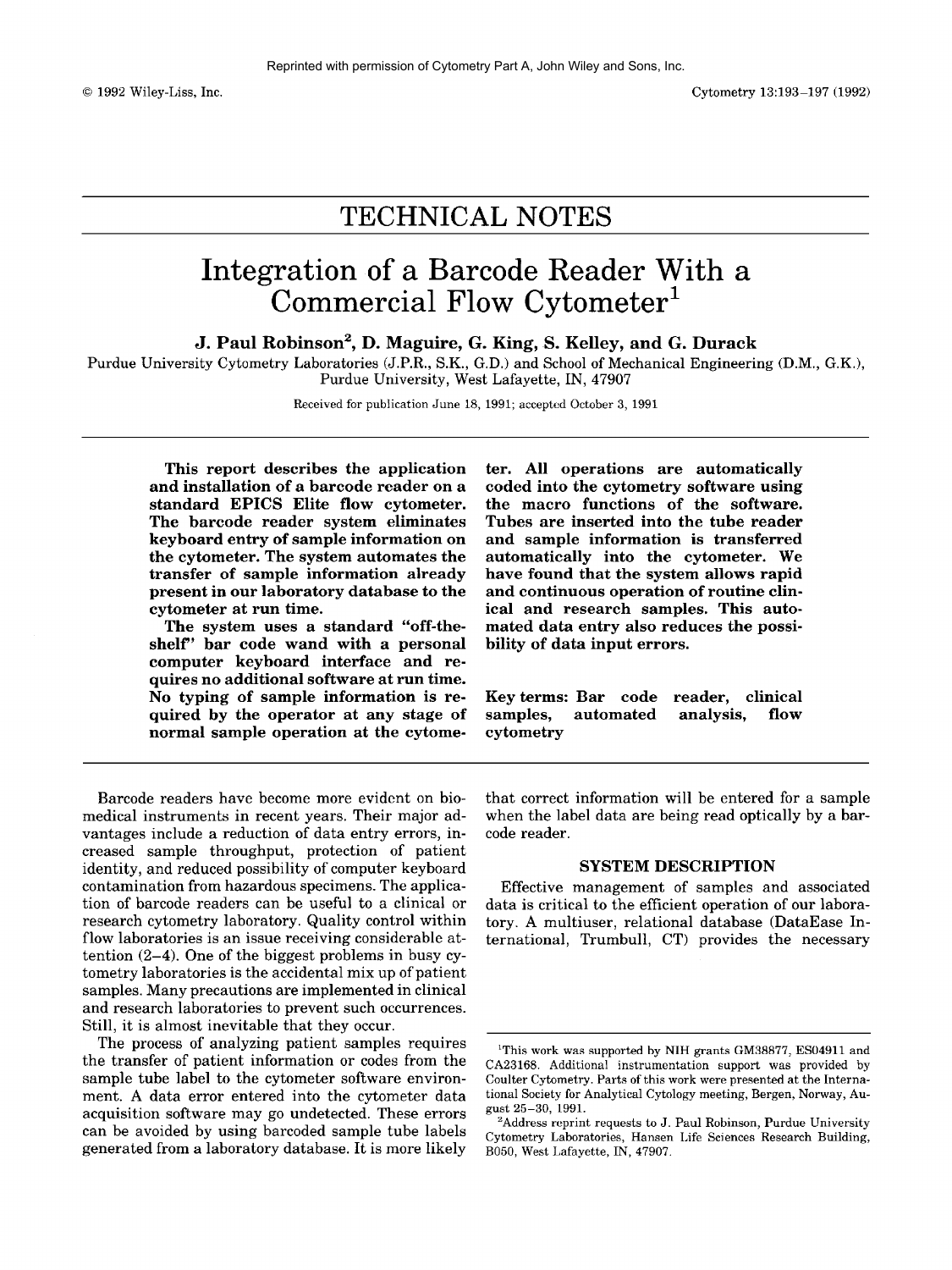## **194** ROBINSON ET **AL.**

framework to control the flow of sample scheduling, sample preparation, data analysis, report generation, and data archiving. A unique, seven digit tube identification number is issued by the database to each flow cytometry sample which is referenced in worksheets and tube labels generated by the database. This number is entered in the sample name field of the flow cytometer acquisition software when the sample is run and recorded as the \$SAMPLE keyword in any FCS data files. The database uses the \$SAMPLE keyword to properly identify these data files for post-acquisition analysis and archive procedures. Typographical errors made when entering this number on the cytometer create subsequent identification and data management problems.

The barcode reader system provides a simple method to transfer accurately the tube identification number from the database to the cytometer. When a sample is run, the number is entered by scanning the tube label or associated worksheet rather than typing the number on a keyboard. This virtually eliminates the problems of data file identification and management previously discussed. The barcode reader system ensures that essential information stored in the cytometer data file will identically match related information in the laboratory database. The barcode reader system is an integral link in our overall laboratory management system.

# **FLOW CYTOMETER AND CYTOMETER SOFTWARE Flow Cytometer**

An Elite cytometer (Coulter Cytometry, Hialeah, FL) was used for application of the bar code system. However, virtually any commercial cytometer could be used with minor adaptations of the system described.

The Elite software runs on an IBM compatible computer interfaced to the instrument through both a serial data connection and a proprietary Coulter communication interface. The data analysis environment is primarily graphical and window-oriented, with movement throughout the environment accomplished by the use of a mouse which is attached to a second serial communication port. In addition, the software allows the creation of "Hotkey" keystroke macros which can be saved and recalled.

Presently available barcode readers allow the connection of the reader in-line with a computer keyboard. The barcode wand can relay information to a software package as though the input has come from direct keyboard entry. An added feature of the barcode reader is the ability to program *preambles* and *postambles*. A preamble is a user-defined series of ASCII codes which are transmitted prior to the transmission of a scanned barcode. Similarly, a scanned barcode is followed by the user-defined postamble. This provides a convenient means of invoking a keystroke macro prior to the transmission of barcoded information. After the barcoded information is transmitted at the correct prompt within the user environment, the postamble can be used to terminate the entry (i.e., provide a carriage return) and return the user to the interrupted software operation.

The particular macro used in this application consists of left arrow and up arrow keyhits to bring the user to the upper left corner from the lower right corner of the screen. This is followed by right arrow and down arrow keyhits to highlight the sample information menu selection within the pull-down screen menu. Finally, a carriage return is used to go to that screen. This macro was named and saved to disk. After loading, a CTRL-G activates the loaded macro. Many memory-resident macro programs exist (e.g., SuperKey, Borland International, Scotts Valley, CA) which would provide macro capabilities to those cytometer programs which do not support them.

# **Barcode Reader**

The barcode reader used in this implementation was a model **P10** Keyboard Barcode Reader with a medium resolution wand (Worthington Data Solutions, Santa Cruz, CA). This model uses an interface which couples directly to the synchronously serial personal computer keyboard lines **(1)** as shown in Figure 1. This interface, called a *keyboard wedge,* allows the direct input of barcoded information into the keyboard input of a computer with no interruption in normal keyboard operation and no additional hardware or software modifications. This reader also allows user programming of preambles and postambles which can include the complete alphanumeric ASCII set, **F1** through F10, all ALT and CTRL keys, as well as ESC, CWLF, and a variety of punctuation symbols.

Barcode reader units are available to interface with many types of computers. The particular reader we used is able to be interfaced with either an IBM compatible or an Apple MacIntosh, via a cable change. The barcode wand and keyboard interface are powered by the 5VDC line within the standard keyboard cable. No additional power connections are necessary.

A variety of computer configuration settings are allowed by the programmable barcode reader. These include computer type, keyboard transmission speed, and barcode format (see Table 1). The preamble used consisted of a CTRL-ON, *"G',* CTRL-OFF, eight NULLs, and a carriage return. The CTRL-ON/G/CTRL-OFF serve to activate the preprogrammed Elite macro to bring the user to the sample information screen. The eight NULLs provide a delay while the macro is executing. If this delay were not present, the sample information would be transmitted before the software requested the data. The carriage return is optional depending upon whether the macro brings the user directly into the sample information input field or just to the field location.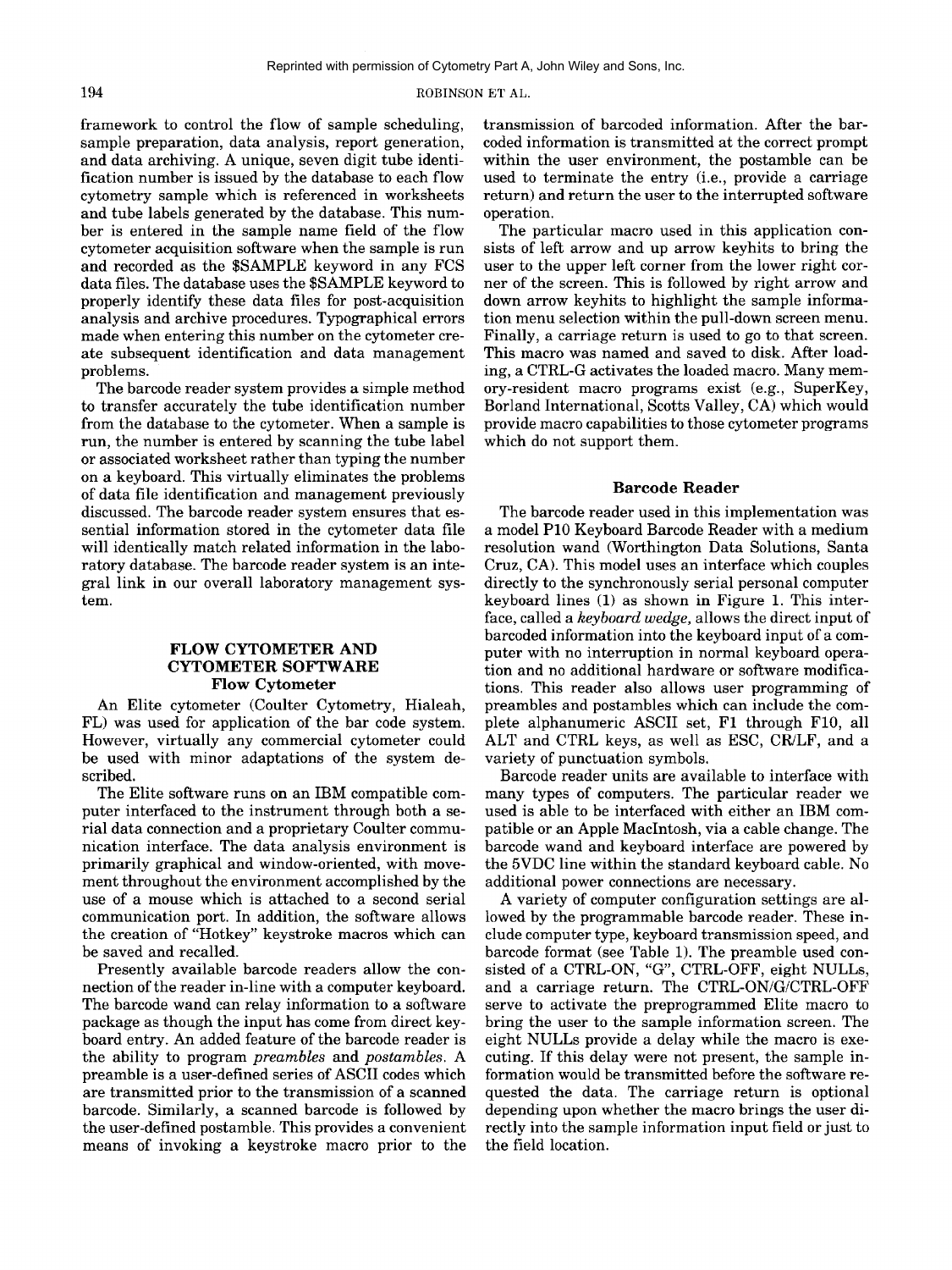

FIG. 1. Shown here are the keyboard wedge and sample tube reader with a labelled tube being inserted into the reader. On the left is the keyboard interface or wedge. The clear plastic cube on the right is the sample tube reader built in our laboratory. Tubes are placed into the center hole of the holder and pushed past the wand which is located at 90" to the tube face. A handheld barcode reader wand is also shown on top of the keyboard interface.

Table 1 *Cornuuter Configuration Settingsa* 

| Computer interface       | Type 7 (clone)                    |
|--------------------------|-----------------------------------|
| Data transmission timing | Long                              |
| Code 3 of 9              | Full ASCII mode<br>Accumulate off |
|                          |                                   |

"The configuration settings used in the programmable keyboard wedge for communication with the Elite cytometer. These configuration settings define the choice of barcode format and computer hardware interfacing specifics.

# **SOFTWARE Barcoded Labels**

The barcode labels can be generated from almost any wordprocessor or database program using available memory-resident print utilities. These software utilities monitor all data transmissions to the printer and upon detecting defined starting and ending strings of characters, the utilities convert any enclosed data into a barcoded data sequence.

For our implementation, the BarRes utility (Worthington Data Solutions, Santa Cruz, CA) was used. This utility allows barcodes of types Code 39, Interleaved **2** to **5,** UPC-A, UPC-E, and Full-ASCII Code 39 to be printed on Epson-compatible dot matrix printers. 'Additional barcode formats are allowed on the HP LaserJet, which is also supported. The format chosen for our laboratory was Code 39 due to its popularity and compressed representation of ASCII data.

The BarRes utility is loaded as **a** memory resident TSR before entering the laboratory database. When a new sample identification number is entered, the appropriate sample identification information is sent to a dedicated barcode label printer. With the BarRes software, sending the character string "@@BC  $123456@@BE"$  to the printer produces a barcoded label of the number **123456,** when @@BC and @@BE are the respective beginning and ending barcode delimeters.

The standard label at our facility displays the sample identification number in both alphanumeric and barcode formats as shown in Figure **2.** Additional patient information could be included in either format. In cases where confidentiality is important, the barcode system provides a simple way of encrypting patient identification information.

# **Tube Reader**

The tube reader was constructed from Plexiglass by laminating several layers of half inch **plate** together. Holes were drilled to accommodate the  $12 \times 75$  mm tubes routinely used in this laboratory. Any tube size could be accommodated by using the appropriate diameter hole. A second hole was drilled at 90" for the barcode probe. The barcode probe used was a conventional hand-held barcode wand. More compact barcode probes are available, although they are much more costly. Continued laboratory use has proven this arrangement to be both functional and reliable.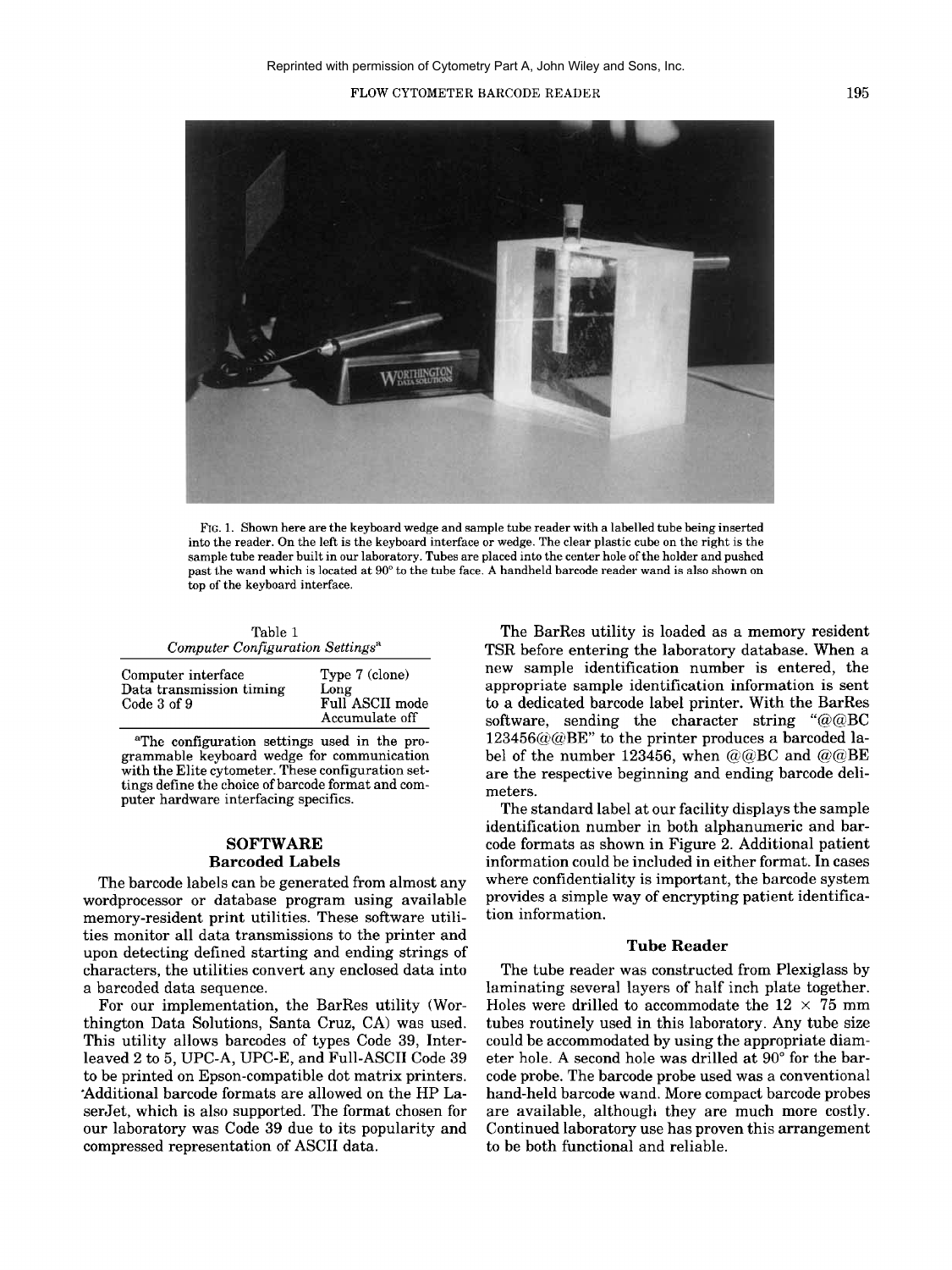196 ROBINSON ET AL.





## **Operation**

The barcode labeling system can be used in two distinct manners, both of which have been tested in our laboratory. The first method of automatically entering sample information is by generating the barcoded information labels and placing them directly onto the sample tube. The tube is then placed into the tube reader and immediately removed. When the tube reader detects and reads the barcoded sample information, the preprogrammed preamble places the user in the sample information screen. The barcoded sample information is then transmitted by the barcode system. Finally, the postamble adds a carriage return to enter the data and an ESC to return the user to their previous screen.

**A** second method of automating the sample information entry procedure is to print the barcoded sample information numbers directly onto the flow cytometer sample run sheet. The identical preambles and postambles perform as before with the only difference being the location of the barcoded information and the need for the operator to handle the barcode wand.

# **DISCUSSION**

Several important factors must be considered when implementing a barcode system, including the type of barcode reader to be used and the placement of the barcode labels. Barcode readers are available as keyboard input, serial transmission, or PC bus installed devices. Often the serial and bus interfaces require additional address space and reserved processor interrupts which may not be available on the cytometer computer. It is important to ensure that the type of interface selected is compatible with the configuration of the cytometer computer system. We chose the keyboard interface to avoid these problems.

The two barcode labelling methods previously outlined were the placement of the label directly on the tube or on the sample set run sheet. These two methods provide distinct advantages and disadvantages. The label-on-tube method provides a means of entering sample data at run time with the identifier attached directly to the sample tube. It does require the construction of a sample tube reader as described. The tube reader allows single-handed label scanning as the tube is being placed on the instrument. **A** disadvantage of this approach is that the small size of the test tube limits the amount of information which can be encoded on the label. Label placement is important when working with assays involving the continual immersion of the samples in water. When assays involve incubating tubes in water baths, no label degradation occurs if the label is placed a little higher on the tube. There are also commercially available printer inks and labels which are water resistant.

Using the second method, the instrument operator scans tube information printed on the run sheet. A large amount of sample information can be encoded due to the space available on the run sheet. This method does, unfortunately, separate the tube from the barcode label, which still allows for a mix up of tubes.

A problem encountered with our present integration involved the manner in which the Elite data analysis software handles keyboard events. The barcode reader system with keyboard interface was designed to provide barcode input through the keyboard port as if the data had been typed at the keyboard. The fact that the data originated from the barcode reader rather than the keyboard should not be detectable by any software package. Our experience has shown that the Elite software can "detect" the difference when the amount of barcoded data exceeds ten characters. The result is the reception of a random portion of the barcode label on the first scan and a completely accurate reception on the second scan. **As** a solution, a barcoded sequence was created that invoked the macro separate from the barcode label with the tube number. Included in this barcode were DEL characters which deleted the spurious input. The scan of the sample number then proceeded without error. These two barcoded sequences are placed on the run sheet. Tests with a number of other software packages showed normal operation with the barcode system. Our method operates well with the Elite software.

#### **CONCLUSIONS**

The application of a barcode reader to routine flow cytometry provides a particularly useful option. There are several direct benefits to the user. It reduces errors for sample input into the cytometer. It increases the speed of running a series of tubes because no typing operations are performed during sample run. It creates a more uniform sample analysis procedure because tubes are moved from the rack to the barcode reader to the cytometer in a smooth operation. It also requires exactly the same period of time to perform this operation regardless of the amount of information encoded about the sample, creating a uniform pace. Because of the versatility of the system as implemented in our laboratory, several different functions can be performed with the barcode system. We believe that implementation of this simple system has provided a most effective and inexpensive addition to a commercial instrument. Addition to image cytometers or other re